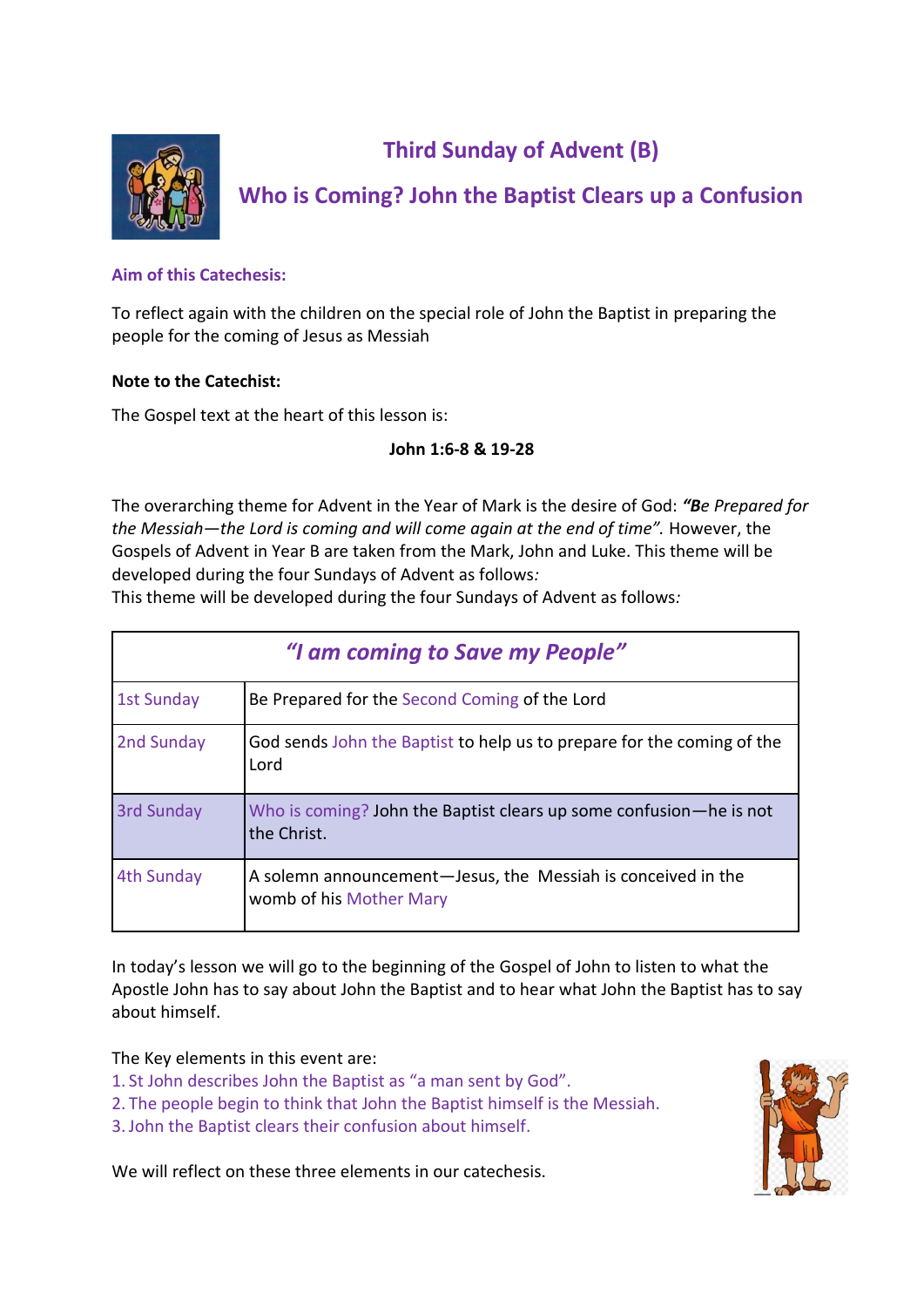#### **Equipment Needed:**

A Bible or Sunday Missal Candle & Matches A Christmas Crib or picture of the Nativity Flash Cards (See each Step in the Lesson) Worksheet: "*Put Christ back Into Christmas"*

## **N.B. Make sure that each child has his/her own workbook.**

## **LESSON PLAN**

Begin the Lesson with a prayer.

Explain to the children:

- Today is the Third Sunday of Advent
- We are still dealing with John the Baptist.
- The people are beginning the think that he is the Messiah.
- In this lesson we will learn who John the Baptist really is.

## **Step 1: Who is the Mystery Person?**

Divide the Class into smaller groups of 6. Give each group the following task:

- Each group decides on a personality.
- The rest of the class will be asked to identify the personality.
- The group decides on THREE clues they will give the rest of the class.
- They may give ONLY these Three clues.

Allow the groups time to complete their task and see if the other groups can identify the personalities they selected.

It does not matter if the personalities are identified or not.

## **Step 2: Our Gospel Text John 1:6-8 & 19-28 Its special meaning for us as Christians**

Tell the children:

Sometimes we are confused when we try to identify a person.

This happened to John the Baptist.

The people began to think he was the Messiah.

The people are confused about John the Baptist.

Some of them think he is the Messiah

In today's Gospel, the Apostle John tells us who John the Baptist really is

John the Baptist also tells the people who he really is.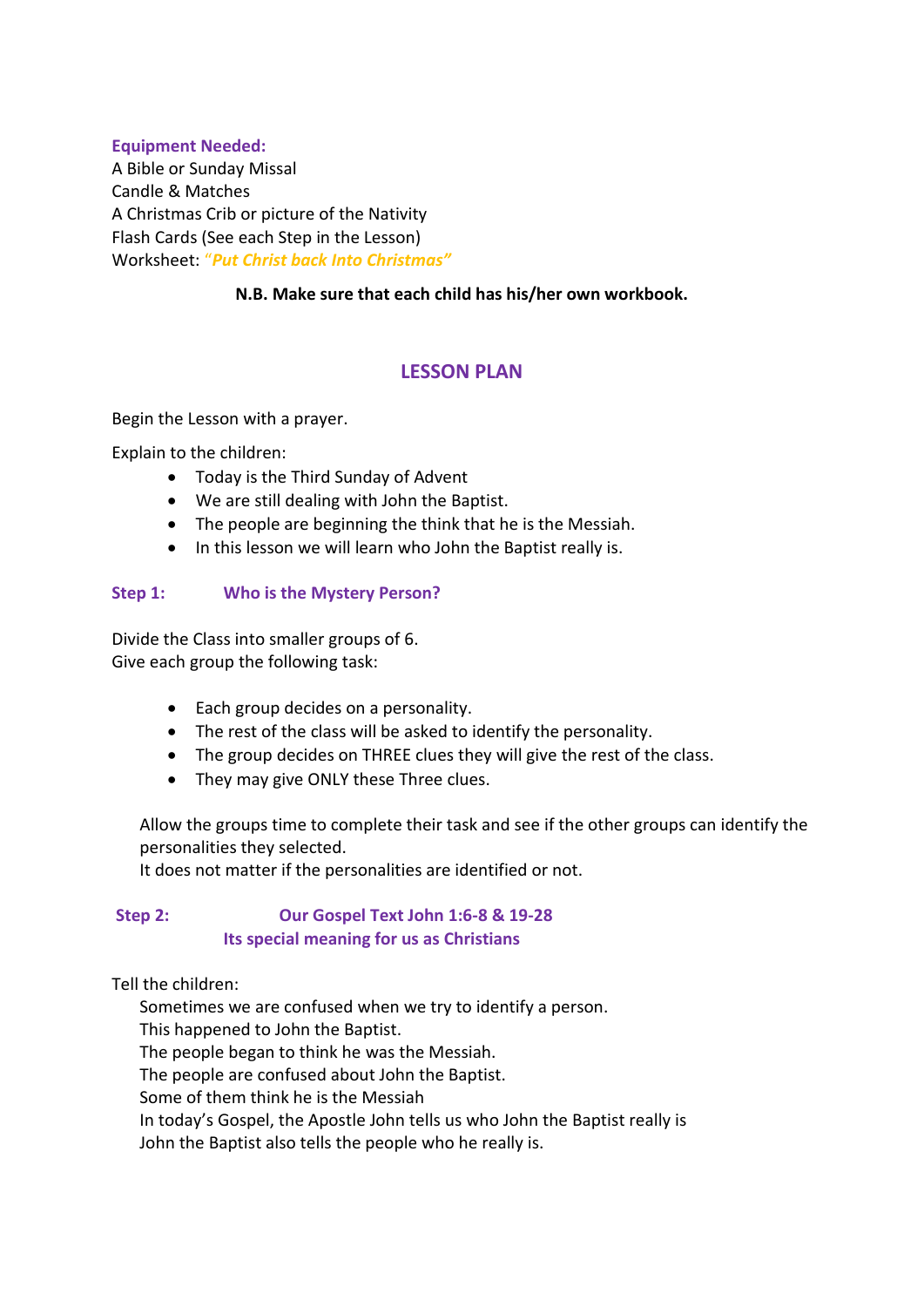Let us listen to the Apostle John and John the Baptist clearing up the confusion.

- Light the candle beside the Bible.
- Encourage the children to be respectful as they listen to the Gospel.
- Read the Gospel text to them.
- They can follow it in their workbooks.

The following is the Gospel Text:

*"A man came, sent by God. His name was John. He came as a witness, As a witness to speak for the light, So that everyone might believe through him. He was not the light.*

*This is how John the Baptist appeared as a witness. When the Jews sent priests and Levites from Jerusalem to ask him, 'Who are you?' he not only declared, but he declared quite openly, 'I am not the Christ.' 'Well then,' they asked 'are you Elijah?' 'I am not' he said. 'Are you the Prophet? He answered, 'No.' So they said to him, 'Who are you? We must take back an answer to those who sent us. What have you to say about yourself?' So John said, 'I am. As Isaiah prophesied:*

*A voice that cries in the wilderness:*

*Make a straight way for the Lord.'*

*Now these men had been sent by the Pharisees, and they put this further question to him, 'Why are you baptizing if you are not the Christ, and not Elijah, and not the prophet?' John replied, 'I baptize with water, but there stands among you—unknown to you—the one who is coming after me; and I am not fit to undo his sandal-strap.' This happened at Bethany, on the far side of the Jordan, where John was baptizing.'* (John 1:6-8 & 19-28)

If necessary read the Gospel text again.

You can also ask some of the children to read the text out loud for the others.

Now ask the children:

- What was John the Baptist sent to be?
- Who did the Jews think John the Baptist was?
- What answer did John the Baptist give them?
- What do you think John the Baptist meant when he told the Jews: "but there stands among you—unknown to you—the one who is coming after me"?

Now tell the children:

## *John the Baptist clears up the confusion about his identity:*

They thought that he could be the Christ (the Messiah) If not then he might be Elijah. Elijah had been taken to heaven in a chariot of fire. (See: 2 Kings 2:11)

Some of the Jews believed that one of the signs that the Messiah was coming was the re-appearance of the Prophet Elijah.

**CHRIST = MESSIAH**





**ELIJAH**

**A WITNESS**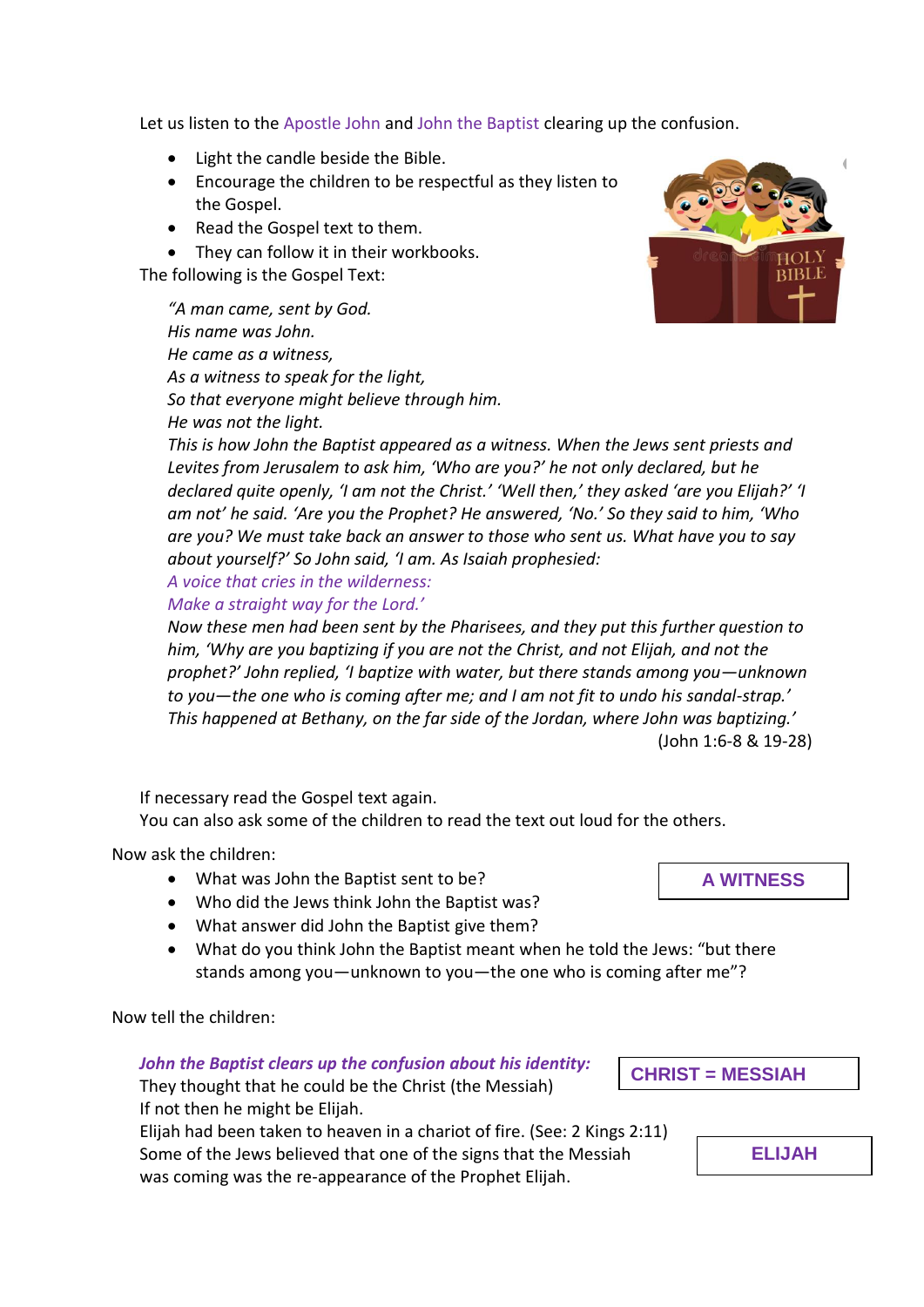If he was not the Messiah nor Elijah, then maybe he was the great prophet Isaiah.

#### *John the Baptist was sent as a Witness:*

John had a double task as witness. This was:

- 1.John's task was to point out the Messiah when he came. (John 1:29)
- 2. But first of all he had to call people to prepare themselves for the coming of the Messiah.

God would eventually confirm John's mission when Jesus came to the river Jordan to be baptised by John.

#### **Step 3: What can we do? Practice & Prayer**

#### **Practice:**

Tell the children:

John the Baptist was sent by God as a witness - How will you witness to the coming of Christ this Christmas?

Every year people send Christmas Cards.

Very few of them have images of Christ on them.

People call Christmas "X-mas"

Does your family have a Christmas Crib?

#### **Worksheet:**

Invite the children to turn to the Worksheet "*Put Christ back into Christmas"* in their workbooks.

Invite them to complete the task on the worksheet.

Allow them time for this.

#### **Link to Sunday Mass:**

#### Tell the children:

The Opening Prayer in today's Mass is:

*O God, who see how your people Faithfully await the feast of the Lord's Nativity, enable us, we pray, To attain the joys of so great a salvation And to celebrate them always With solemn worship and glad rejoicing."*

Listen carefully to this prayer as the Priest recites it. When you say "AMEN" at the end you will be agreeing that the reason for Christmas is to celebrate the Birth of Jesus.

#### **Memory Bytes:**

Invite the children to read the following in their workbooks: Jesus was born in the town of Bethlehem in a humble stable, into a poor family. Simple shepherds were the first witnesses to this event.

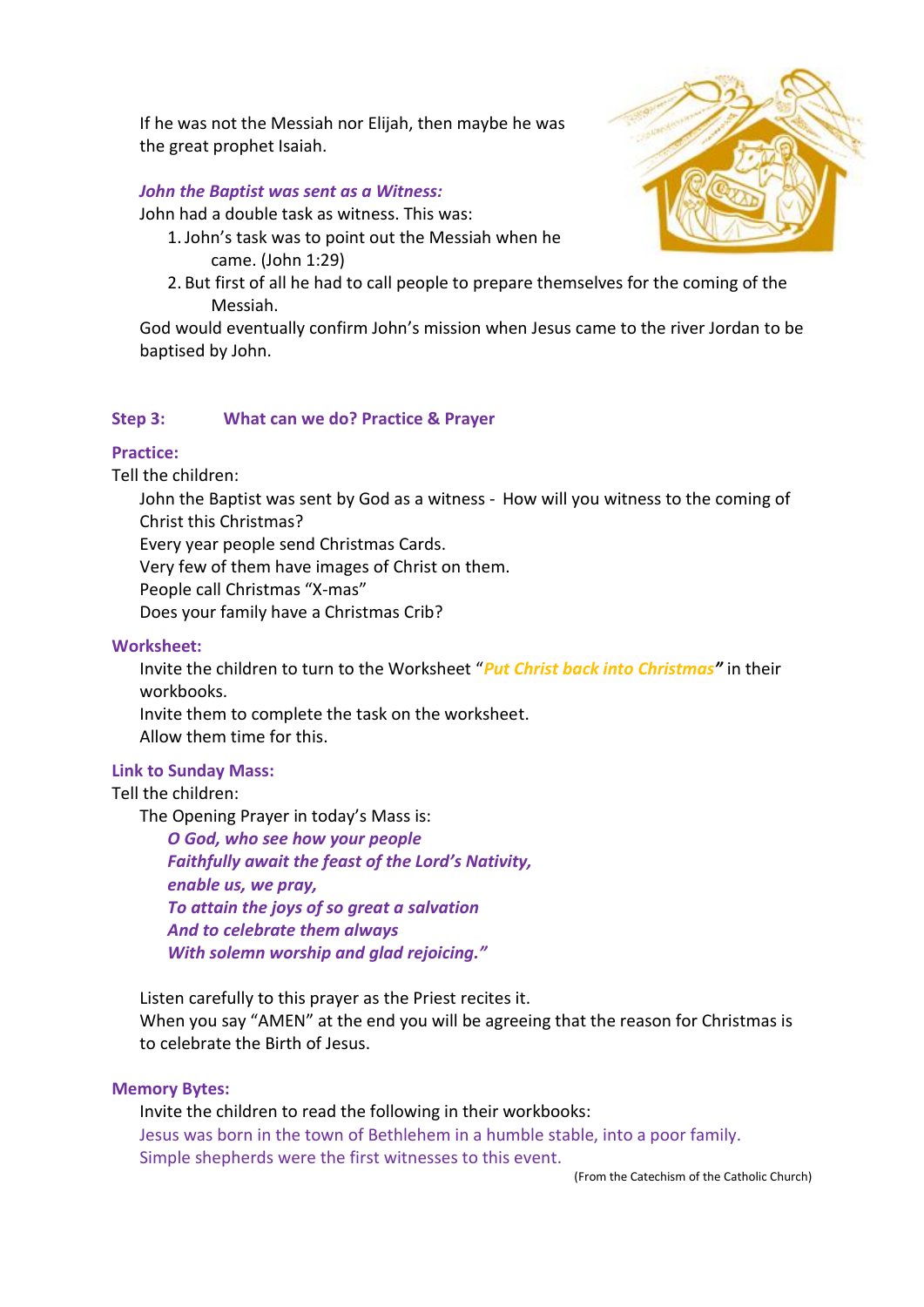Now encourage them to learn this off by heart.

## **Prayer:**

Set the crib or nativity scene in the centre of the group: Gather the group around the crib Recite the following:

> Hark! A herald voice is calling: "Christ is nigh" it seems to say; "cast away the dreams of darkness, O ye children of the day!.